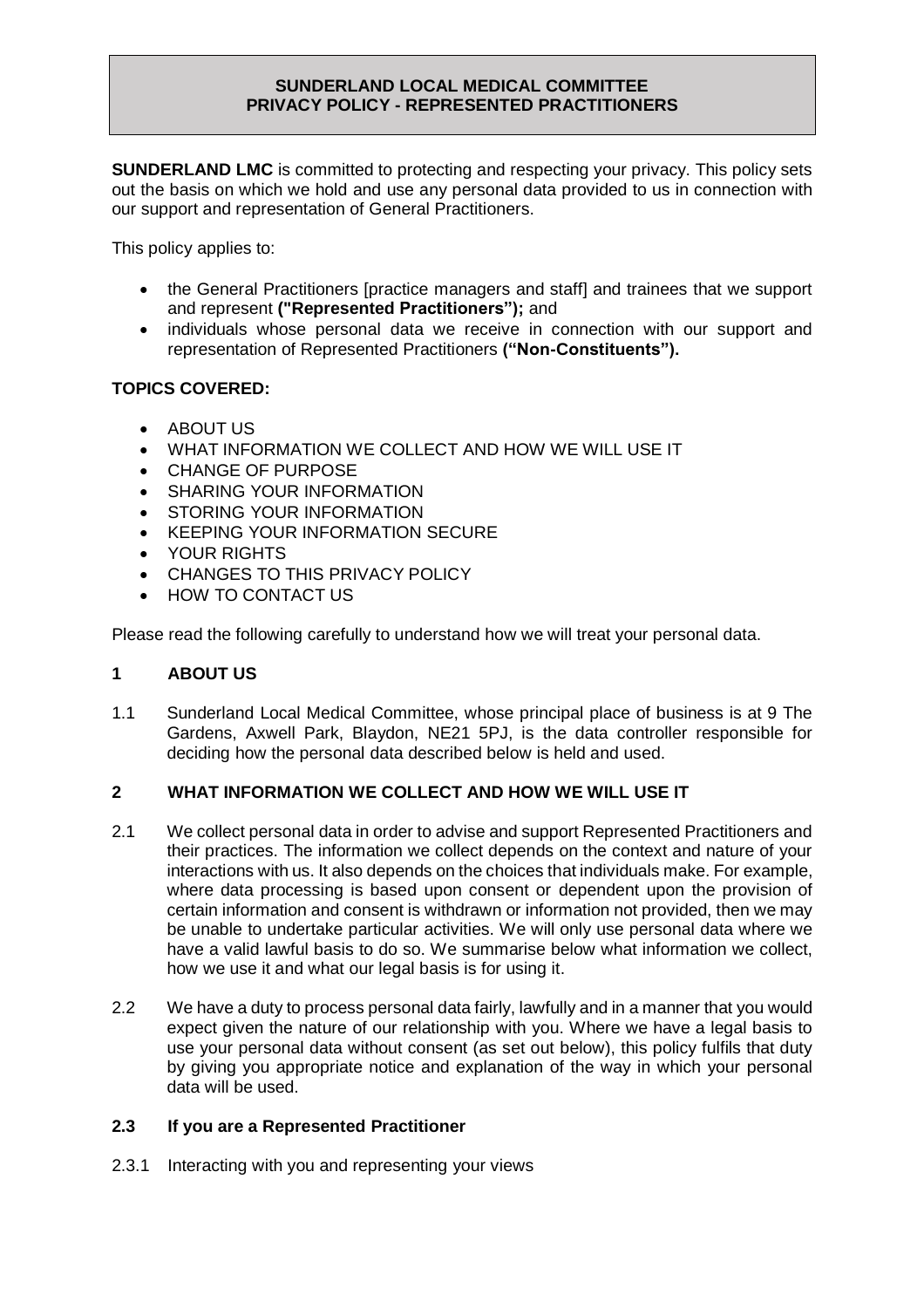- (a) We collect and use personal data about you in order to:
- administer your membership (if applicable);
- provide you with advice, support and training;
- seek and represent your views;
- keep you informed about the LMCs activities and other information which we consider may be of interest or use to you;
- provide pastoral care; and
- administer the LMC's elections
- (b) In **specific circumstances**, we **may** collect and use the following personal data about you:
	- name;
	- contact details;
	- job title, employment status and practice details;
	- professional interests;
	- age and date of birth;
	- qender;
	- nationality;
	- National Insurance number;
	- bank/payment details;
	- ethnicity:
	- medical information;
	- BMA membership and GMC registration information;
	- voting details;
	- training records; and
	- further information that you provide to us in correspondence and records of our contacts and correspondence with you.
- (c) We obtain the above personal data directly from you and/or your practice, from public domain sources and from third parties (such as other NHS bodies).
- (d) Our lawful basis for processing the above personal data is that its processing is necessary in connection with the legitimate interests of the LMC as a body that advises, supports and represents practitioners and their practice staff. We undertake some processing that is necessary for the performance of a task carried out in the public interest (including assisting Clinical Commissioning Groups with their consultations) or in order for the LMC to carry out its legal obligations (including the determination and apportionment of administrative expenses and the provision of medical reports to NHS England).
- (e) We retain personal data relating to your membership whilst you are on the Performers List (or in training within the LMC area) and for two years thereafter unless there is a legitimate reason to retain some or all of it longer, such as in connection with a fitness to practice investigation or complaint or for archiving purposes.
- (f) We generally retain:
	- Minutes of LMC meetings for a period of six years following the meeting:
	- Records of elections for a period of six years following the election; and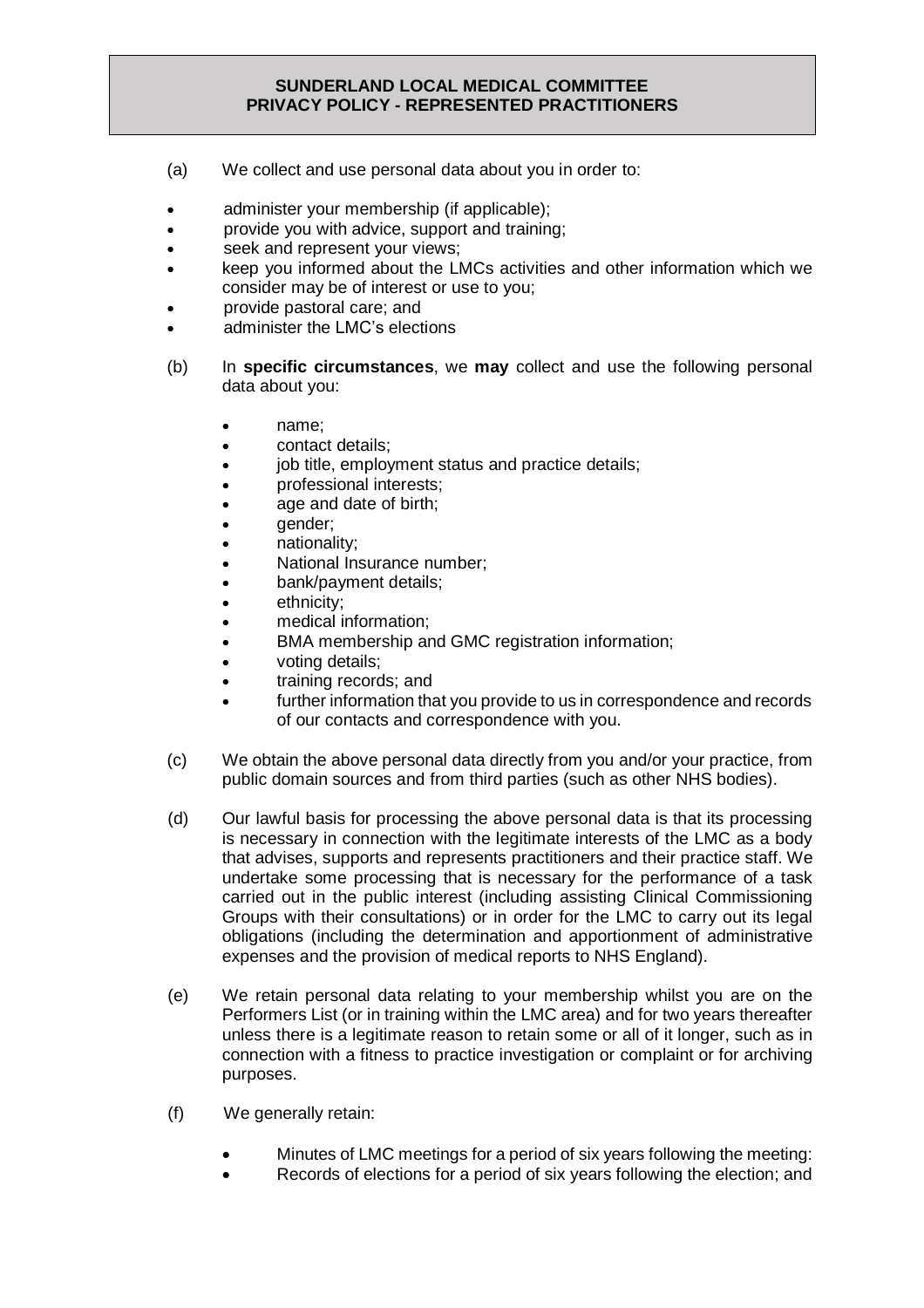- Records of financial transactions for a period of six years following the transaction (or, if later, the end of the contract to which the transaction relates).
- 2.3.2 Supporting you in relation to fitness to practice investigations
	- (a) In addition to the categories of data and details of processing described above, we may hold and process medical information and testimonials about you and allegations against you in relation to fitness to practice investigations.
	- (b) Our lawful basis for processing the above personal data is that its processing is necessary in connection with the legitimate interests of the LMC as a body that advises, supports and represents practitioners.
	- (c) We retain records relating to fitness practice investigations for a period of six years from the end of the investigation or (as applicable) date of the last hearing.
- 2.3.3 Supporting you in relation to complaints
	- (a) The same categories of data and details of processing apply to supporting you in relation to complaints as apply to fitness to practice investigations.
	- (b) Our lawful basis for processing the above personal data is that its processing is necessary in connection with the legitimate interests of the LMC as a body that advises, supports and represents practitioners.
	- (c) We retain records relating to complaints for a period of six years from the end of the conclusion of the complaints process (including the exhaustion of all possible legal proceedings).
- 2.3.4 Special category personal data
	- (a) Where the personal data described above includes the special category personal data of Represented Practitioners:
		- we may hold and process such special category data in connection with our legitimate activities provided that the special category personal data is not disclosed outside the LMC without your consent;
		- we may hold and process such special category data to the extent necessary for the establishment, exercise or defence of legal claims or in order to comply with legal obligations; and
		- in some cases, such as where the LMC is sent unsolicited information or in other unforeseen circumstances, there may be public interest grounds to hold and process special category personal data.
- 2.3.5 Processing requiring consent
	- (a) We will not share your information for marketing purposes or disclose your personal data outside the LMC unless we have your consent.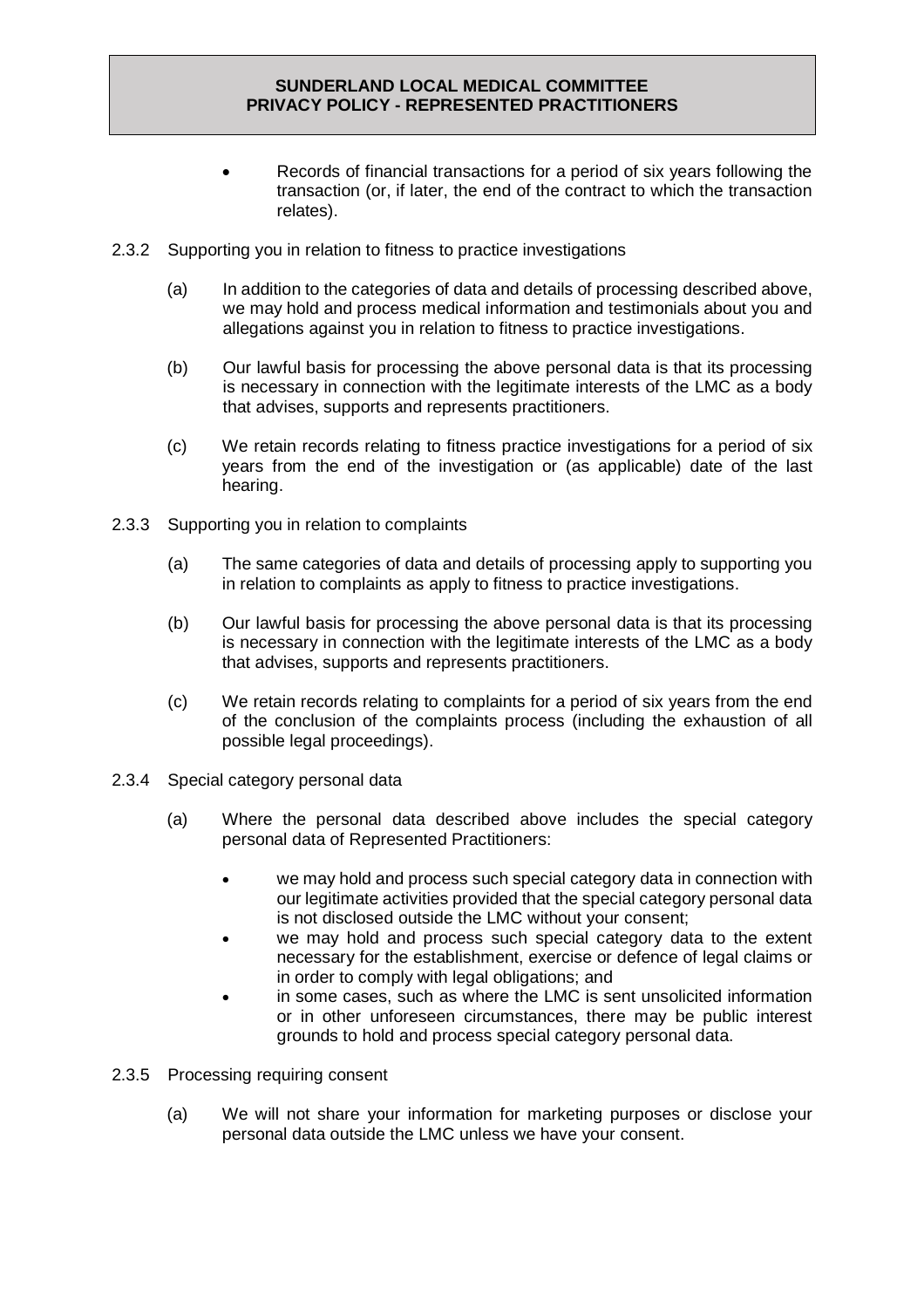(b) Even where consent to sharing personal data is not required, we would ask you to inform us of any instances where you would prefer that any of your personal data is not shared.

## **2.4 If you are a Non-Constituent**

- 2.4.1 Anonymised information
	- (a) Where practicable, we encourage the provision of anonymised information. Anonymised information does not engage any rights under data protection and privacy laws, hence falls outside the scope of this policy.

#### 2.4.2 Personal data

- (a) We may receive information relating to an identified or identifiable Non-Constituent in relation to our advising, support and representation of Represented Practitioners or their staff. This information may be provided to us by the individual data subject, by the Represented Practitioner or by a third party.
- (b) Such Non-Member personal data is handled in confidence and is used only for the purpose of advising, supporting and representing Represented Practitioners or their staff.
- (c) Our lawful basis for using such Non-Constituent personal data is that its processing is either necessary in connection with the legitimate interests of the LMC as a body that advises, supports and represents General Practitioners and their staff or necessary for the performance of a task earned out in the public interest.
- (d) Such Non-Constituent personal data is retained for as long as necessary in connection with our advising, support and representation of the relevant Represented Practitioner(s) and then destroyed.
- 3. Special category personal data
	- (a) We will usually only receive special category personal data of Non-Constituents (e.g. data concerning health) in connection with fitness to practice investigations and complaints. In such cases, we may hold and process such data to the extent necessary for the establishment, exercise or defence of legal claims.
	- (b) In some cases, such as where the LMC is sent unsolicited information or in other unforeseen circumstances, there may be public interest grounds for us to hold and process the special category personal data of Non-Constituents.

## **3 CHANGE OF PURPOSE**

1. We may only use your personal data for the purpose for which we collected it and any purposes that are compatible with that original purpose. Please note that we may process personal data without the data subject's knowledge or consent where this is required or permitted by law.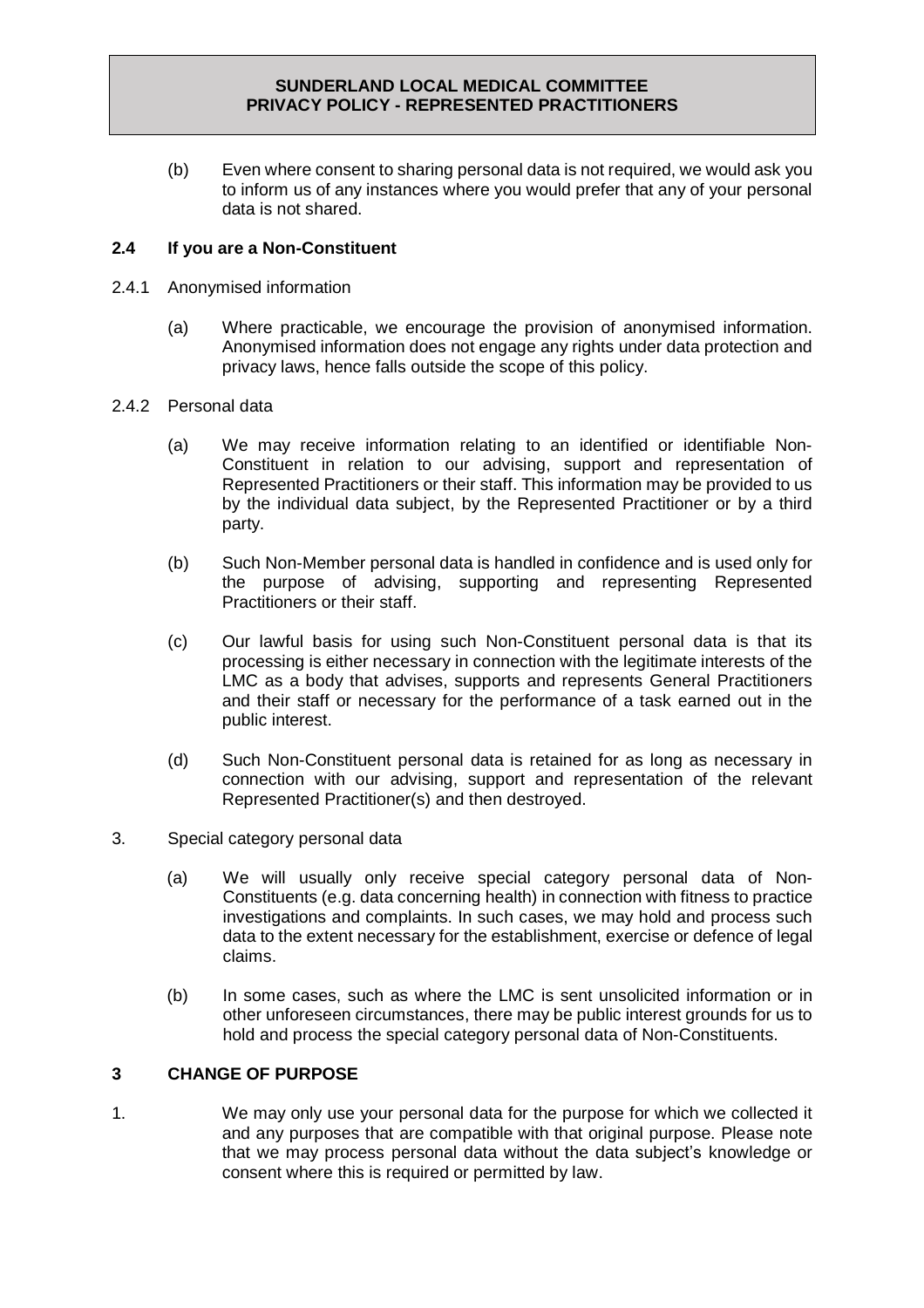### 4. **SHARING YOUR INFORMATION**

- 4.1 We may share your personal data (with your consent or under the lawful bases and special category conditions outlined above) as appropriate with the third parties involved in the activities set out above, for example: legal advisors, parties identified as being involved in issues with which we are assisting Represented Practitioners, regulators and other bodies with oversight of fitness to practice and complaints.
- 4.2 We may also need to share personal data with a regulator or otherwise to comply with the law.
- 4.3 We may share anonymised information with third parties. Such information does not engage any rights under data protection and privacy laws, hence falls outside the scope of this policy
- 4.4 We require all outside service providers to take appropriate and stringent security measures to protect your personal data in line with our policies. We do not allow our third party service providers to use that personal data for their own purposes and we only permit them to process personal data for specified purposes in accordance with our instructions.
- 4.5 We currently use the following service providers:
	- (a) Tait Walker Accountants payroll services

## **5. STORING PERSONAL DATA**

- 5.1 The LMC is based and processes your personal data within the United Kingdom.
- 5.2 The personal data that we hold is stored within the United Kingdom
- 5.3 We will only retain personal data for as long as is necessary in order to fulfil the purposes for which it was collected, including for the purposes of satisfying any legal, accounting or reporting obligations. In particular, any personal data linked to a possible legal claim may be retained for a period of six years.

## **6. KEEPING YOUR INFORMATION SECURE**

- 6.1 All information that you provide to us is stored on secure servers. We have put in place appropriate measures to protect the security of your information.
- 6.2 The transmission of information via the internet is not completely secure. Although we take appropriate measures to protect your personal data, we cannot guarantee the security of the information transmitted over the internet or to our website and any transmission is at the sender's own risk.
- 6.3 You are responsible for keeping confidential any passwords that you have to access our services. Please do not share your password(s) with anyone else. If you lose control of your password, you may lose control over your personal data. If your password has been compromised for any reason, please let us know immediately by contacting us at: [contact@sunderlandlmc.co.uk.](mailto:contact@sunderlandlmc.co.uk)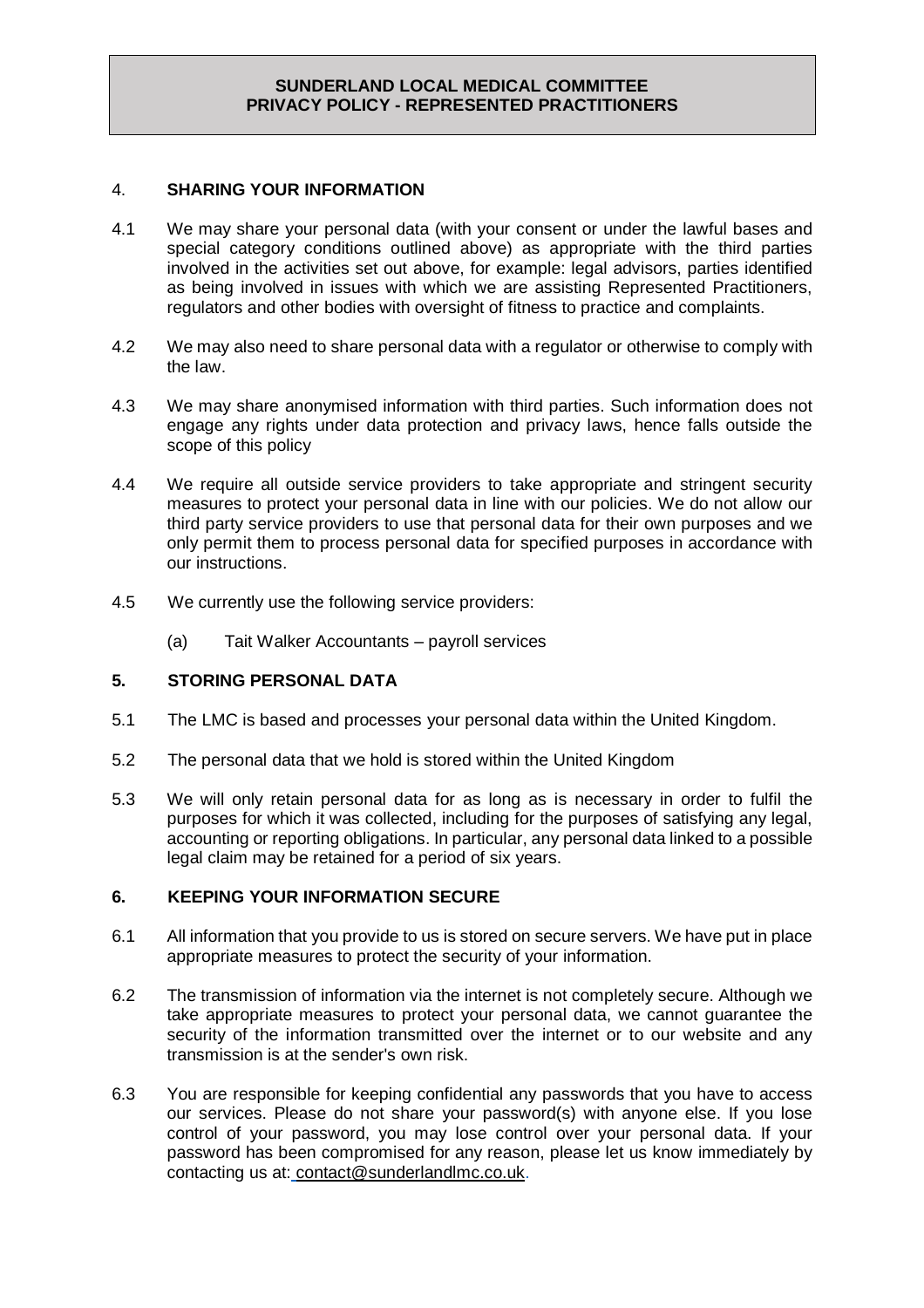# **7. YOUR RIGHTS**

- 7.1 Subject to certain conditions, you have the right under data protection laws to:
	- (a) request access to your personal data (commonly known as a "data subject access request"). This enables you to receive a copy of the personal data we hold about you and to check that we are lawfully processing it. This right is subject to a number of exemptions which allow information to be withheld in certain circumstances. For example, subject access rights are excluded where compliance would involve disclosing: information relating: to another individual; data which consists of information which is subject to legal professional privilege; negotiations or confidential references;
	- (b) request correction or erasure of your personal data unless we have the legal right to retain it. You also have the right to ask us to delete or remove your personal data where you have exercised your right to object to processing (see below);
	- (c) object to processing of your personal data where we are relying on a legitimate interest (or those of a third party) and there is something about your particular situation which makes you want to object to processing on this ground. You also have the right to object where we are processing your personal data for direct marketing purposes; and
	- (d) request the restriction of processing of your personal data. This enables you to ask us to suspend the processing of personal data about you, for example if you want us to establish its accuracy or the reason for processing it.
- 7.2 If you want to exercise any of the above rights, please contact us at [contact@sunderlandlmc.co.uk](mailto:contact@sunderlandlmc.co.uk)
- 7.3 You will not usually have to pay a fee to access your personal data (or to exercise any of the other rights). However, we may charge a reasonable fee if your request for access is manifestly unfounded or excessive. Alternatively, we may refuse to comply with the request in such circumstances.
- 7.4 We may need to request specific information from you to help us confirm your identity and ensure your right to access the information (or to exercise any of your other rights). This is another appropriate security measure to ensure that personal data are not disclosed to any person who has no right to receive it.
- 7.5 In the limited circumstances where we are relying on your consent as the legal basis to process your personal data for a particular purpose, you have the right to withdraw your consent for that specific processing at any time. To withdraw your consent, please contact us at [contact@sunderlandlmc.co.uk.](mailto:contact@sunderlandlmc.co.uk) Once we know that you have withdrawn your consent, we will no longer process your information for the purpose or purposes you originally agreed to, unless we have another legitimate basis for doing so in law.